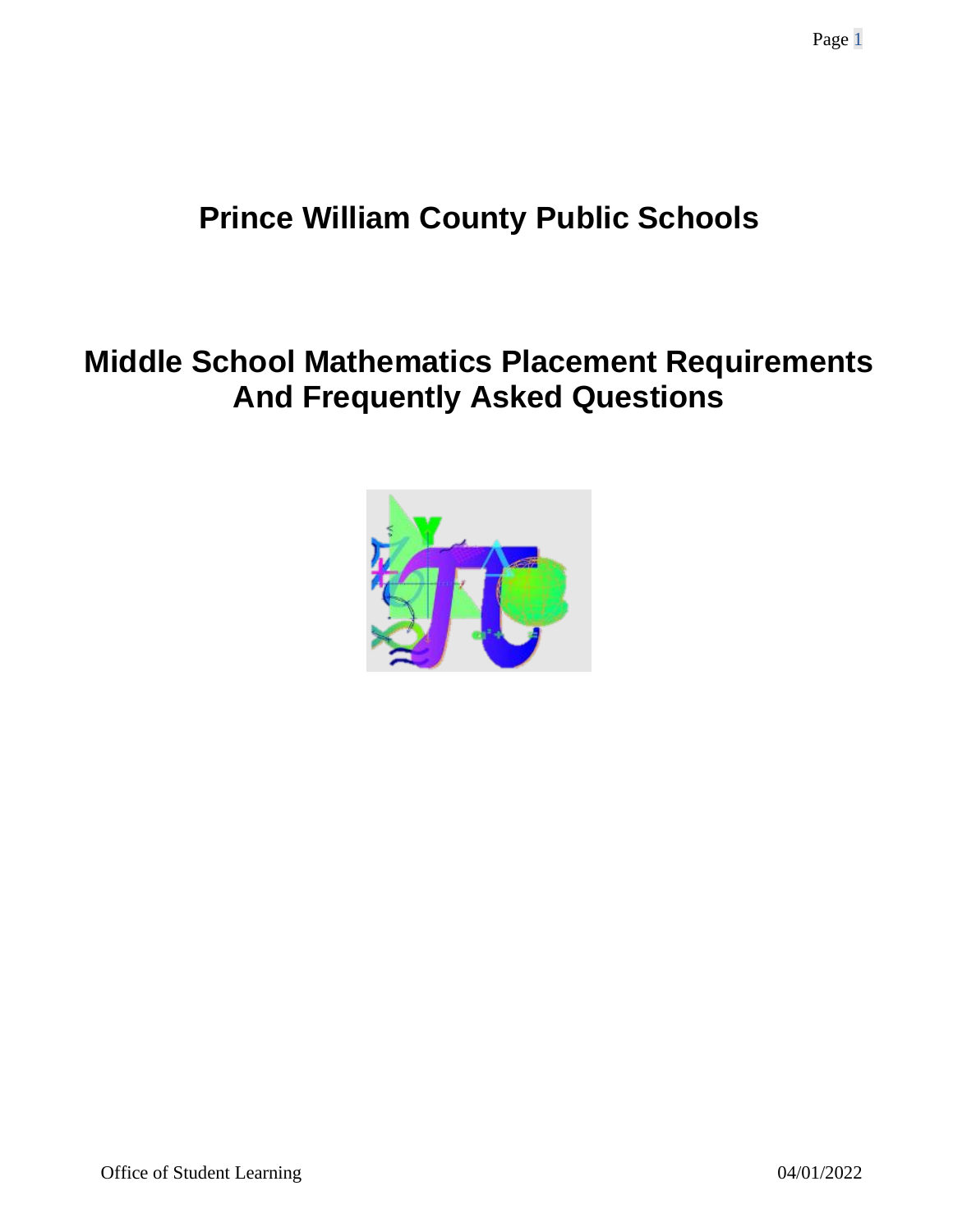



### **What are the mathematics pathways in middle school?**

PWCS offers three options in middle school mathematics.

#### Traditional Pathway

Students in this pathway are in a grade-level appropriate course, learning mathematics at the pace suggested by the Standards of Learning. Students in this path would take Math 6 in grade 6, Math 7 in grade 7, Math 8 in grade 8, and Algebra I in  $9<sup>th</sup>$  grade. Children who take Algebra I in 9<sup>th</sup> grade can master four years of high school mathematics, possibly culminating in a pre-calculus class or AP Statistics, and should be well prepared mathematically to compete for admission to the best colleges and universities.

#### Accelerated Pathway

Students in this pathway accelerate the learning of middle school content, learning three years of content in two years. Math 6 Extended contains all the content from Math 6 and approximately half of the content from Math 7. Math 7 Extended contains the rest of the content from Math 7 and all the content from Math 8. Students in this path would take Math 6 Extended in grade 6, Math 7 Extending in grade 7, and Advanced Algebra I in grade 8. As students in this pathway learn math at a more rapid pace, it is necessary that they have demonstrated a high level of mastery of Kindergarten through Grade 5 Mathematics.

#### Promoted Pathway

Students in this pathway enter middle school in Math 7 Extended as a sixth grader. This means that the student will not receive formal instruction on the content from Math 6 and some of Math 7. After successful completion of Math 7 Extended, a student would enroll in Advanced Algebra I in grade 7 and Advanced Geometry in grade 8. As students in this pathway will be skipping some content, it is essential that they have demonstrated a high level of mastery of Kindergarten through Grade 5 Mathematics and show evidence of a deep understanding of number relationships.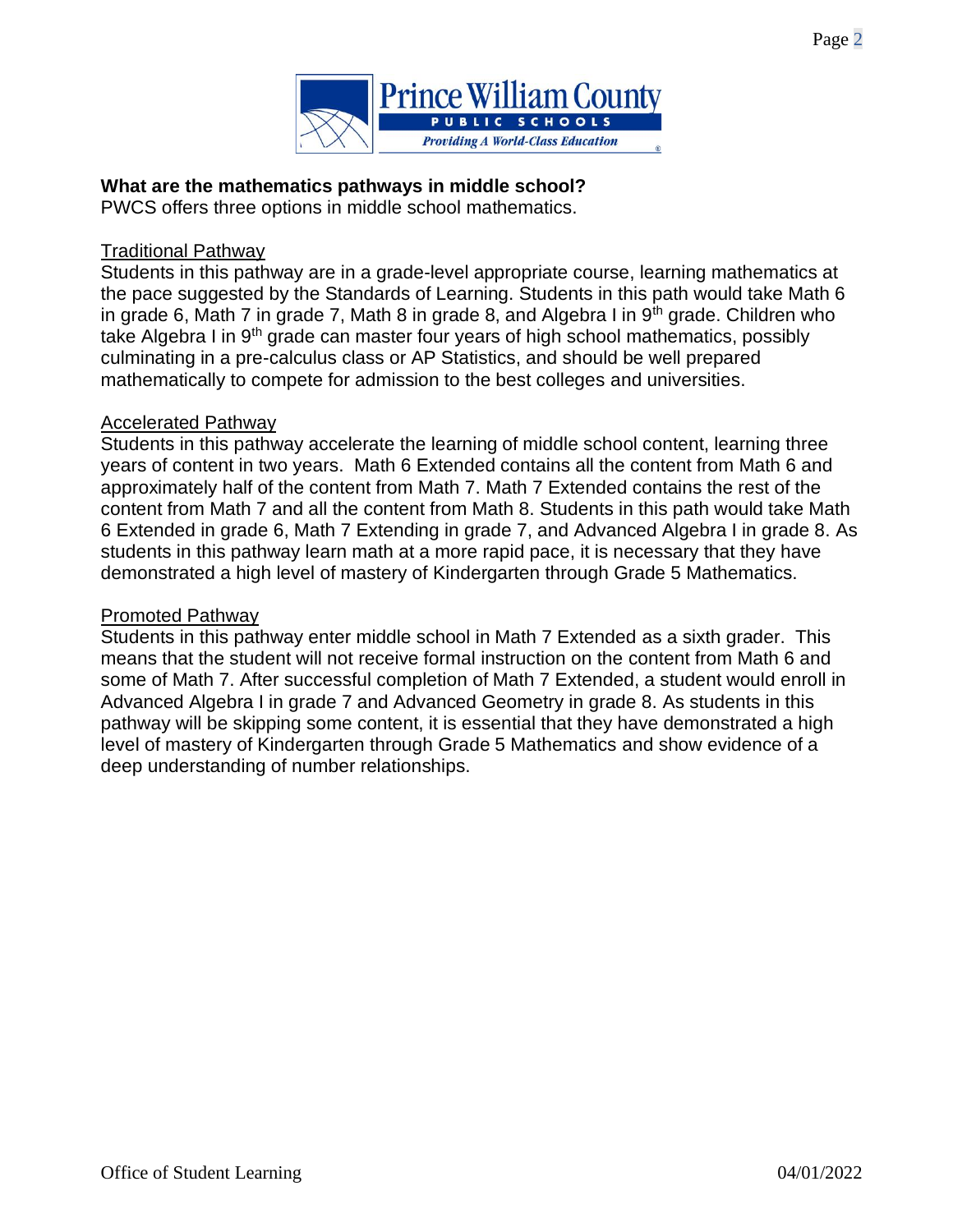| <b>PWCS Requirements for Mathematics Placement in Middle School</b>                                                                                                                                                                                                                                                                                                                                                                                                                                                                                      |                                                                                                                                                                                                                                                                                                                                                                                                                                                                                                                                                                                                                                                                                                                                |  |  |
|----------------------------------------------------------------------------------------------------------------------------------------------------------------------------------------------------------------------------------------------------------------------------------------------------------------------------------------------------------------------------------------------------------------------------------------------------------------------------------------------------------------------------------------------------------|--------------------------------------------------------------------------------------------------------------------------------------------------------------------------------------------------------------------------------------------------------------------------------------------------------------------------------------------------------------------------------------------------------------------------------------------------------------------------------------------------------------------------------------------------------------------------------------------------------------------------------------------------------------------------------------------------------------------------------|--|--|
| <b>Accelerated Placement for Rising 6th graders</b>                                                                                                                                                                                                                                                                                                                                                                                                                                                                                                      | <b>Promoted Placement for Rising 6th graders</b>                                                                                                                                                                                                                                                                                                                                                                                                                                                                                                                                                                                                                                                                               |  |  |
| <b>Math 6 Extended</b><br>Most students who meet the following criteria are<br>likely to be successful in Math 6 Extended:<br>Math 5 SOL test score of 475 <sup>*</sup> or higher;<br>Scored 8 or higher on the classroom<br>$\bullet$<br>performance rubric including common unit<br>assessments, quarter grades, and teacher<br>evaluation of problem solving, mathematical<br>reasoning, and communication.<br>Parent permission to take an accelerated<br>٠<br>sequence of courses.<br>*Students with 465 - 474 SOL test score may be<br>successful. | Math 7 Extended<br>This path should be recommended with great care.<br>In order to be screened for placement into Math 7<br>Extended as a 6 <sup>th</sup> grader, a student should have:<br>Math 5 SOL test score of 500 or higher;<br>Parent permission to take the Iowa Algebra<br>Aptitude Test. (IAAT)<br>In order to be placed in Math 7 Extended as a $6th$<br>grader a student should have:<br>• Scored in the $81st$ percentile or higher on<br>the IAAT.<br>Scored 500 or higher on the Math 5 SOL<br>Scored 10 or higher on the classroom<br>performance rubric including common<br>unit assessments, quarter grades, and<br>teacher evaluation of problem solving,<br>mathematical reasoning, and<br>communication. |  |  |
| Accelerated Placement for Rising 7th graders                                                                                                                                                                                                                                                                                                                                                                                                                                                                                                             | Promoted Placement for Rising 7 <sup>th</sup> graders                                                                                                                                                                                                                                                                                                                                                                                                                                                                                                                                                                                                                                                                          |  |  |
| <b>Math 7 Extended</b><br>Most students who meet the following criteria are<br>likely to be successful in Math 7 Extended:<br>Math 6 SOL test score of 460 <sup>*</sup> or higher;<br>"C" average or better in Math 6 Extended;<br>Math 6 Extended teacher's observations and support<br>and parent input is considered.<br>*Students with 450-459 SOL test score may be<br>successful.                                                                                                                                                                  | <b>Advanced Algebra I</b><br>Most students who meet the following criteria are<br>likely to be successful in Advanced Algebra I:<br>• Math 8 SOL test score of 465 or higher,<br>• Completion of Math 7 Extended with a solid<br>"B" average; and<br>• Math 7 Extended teacher's observation and<br>support and parent input is considered.                                                                                                                                                                                                                                                                                                                                                                                    |  |  |
| <b>Accelerated Placement for Rising 8th graders</b>                                                                                                                                                                                                                                                                                                                                                                                                                                                                                                      | <b>Promoted Placement for Rising 8th graders</b>                                                                                                                                                                                                                                                                                                                                                                                                                                                                                                                                                                                                                                                                               |  |  |
| <b>Advanced Algebra I</b><br>Most students who meet the following criteria are<br>likely to be successful in Advanced Algebra I:<br>Passed the Math 8 SOL test;<br>Completion of Math 7 Extended with at least a<br>"C" average; and<br>Math 7 Extended teacher's observations and support<br>and parent input is considered.                                                                                                                                                                                                                            | <b>Advanced Geometry</b><br>Most students who meet the following criteria are<br>likely to be successful in Advanced Geometry:<br>• Completion of Advanced Algebra I with a<br>verified credit and minimum of a "B" average.                                                                                                                                                                                                                                                                                                                                                                                                                                                                                                   |  |  |

#### Each year PWCS will evaluate the criteria and may make adjustments to the criteria to ensure placements meet the needs of students and their future success in mathematics.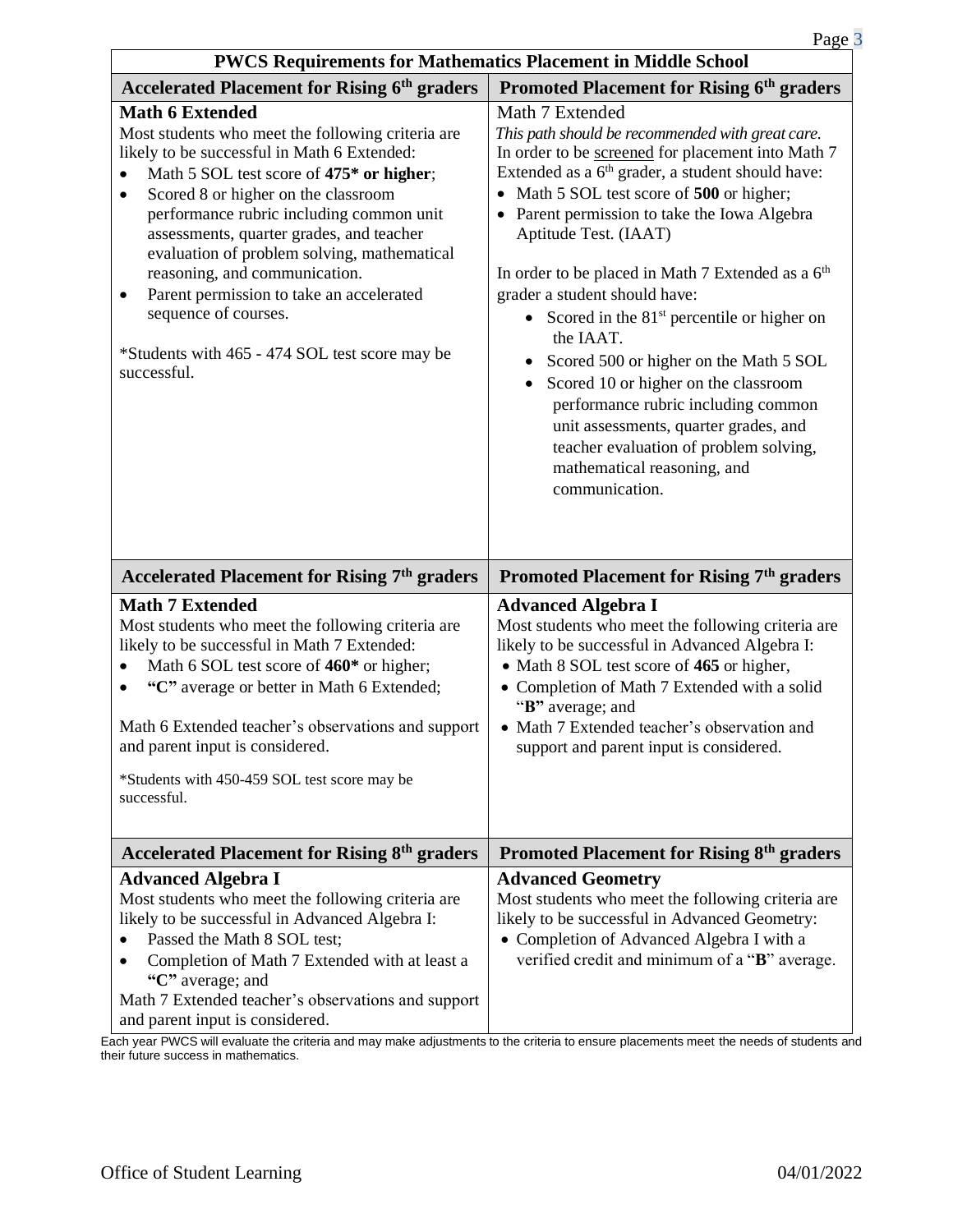# **Why does PWCS offer alternative pathways for math in middle school?**

As children progress through their study of mathematics, some begin to acquire math concepts and processes more quickly than others. In some instances, these children can be well served by accelerating their study of mathematics, allowing them to engage with more complex concepts sooner than children who might benefit from the traditional amount of time and instruction. These decisions should be made with great consideration of available data and the indication that students will be ready for success at that level.

#### **What is the Classroom Performance Rubric?**

5<sup>th</sup> grade math classroom teachers complete a rubric that includes student performance on common unit assessments, student quarterly grades, and student mathematical behavior as evidenced in problem solving, mathematical reasoning, and mathematical communication. This table shows how points are assigned.

|                                  |                    | Combination of Above |                 |
|----------------------------------|--------------------|----------------------|-----------------|
| <b>Unit Assessments</b>          | All Above Standard | and Meet             | All Meet        |
|                                  |                    |                      |                 |
|                                  |                    | Combination of Above |                 |
| <b>Grades</b>                    | All Above Standard | and Meet             | <b>All Meet</b> |
|                                  |                    |                      |                 |
| <b>Teacher input from rubric</b> |                    |                      |                 |
| below                            | $11 - 12$          | $9-10$               | $7-8$           |

Above Standard, Meet Standard are terms based on [PWCS Regulation 661-2](https://go.boarddocs.com/vsba/pwcs/Board.nsf/files/BLK7NB1A6826/$file/Regulation%20661-2-Attachment%20II.pdf)

| Rising Sixth Grade Mathematics Rubric for SY 2022-23                                                                         |                                                                               |                                                                                                 |                                                                                             |                                                                                    |  |  |
|------------------------------------------------------------------------------------------------------------------------------|-------------------------------------------------------------------------------|-------------------------------------------------------------------------------------------------|---------------------------------------------------------------------------------------------|------------------------------------------------------------------------------------|--|--|
|                                                                                                                              |                                                                               |                                                                                                 |                                                                                             |                                                                                    |  |  |
| <b>Problem Solving</b><br>Consider student's approach<br>to word problems using UPSC<br>or other problem solving<br>process. | Independently solves<br>problems, often<br>through multiple<br>solution paths | Solves problems with<br>limited teacher<br>prompting, typically<br>through one solution<br>path | Solves problems, often<br>with teacher prompting                                            | Rarely solves problems,<br>with teacher<br>prompting                               |  |  |
| <b>Mathematical Reasoning</b>                                                                                                | <b>Consistently and</b><br>independently makes<br>sense of new ideas          | Makes sense of new<br>ideas with limited<br>teacher prompting                                   | Needs additional time<br>and support to make<br>sense of new ideas                          | With additional time<br>and supports struggles<br>to make sense of new<br>ideas    |  |  |
| Communication<br>(Orally, in writing, pictorially,<br>and/or use of models)                                                  | Independently justifies<br>ideas with accuracy and<br>precision               | Justifies ideas with<br>accuracy and<br>precision with limited<br>teacher prompting             | Sometimes justifies ideas<br>with accuracy and<br>precision often with<br>teacher prompting | Rarely justifies ideas<br>with accuracy and<br>precision with teacher<br>prompting |  |  |

# **Which high school credit-bearing courses are offered in middle school?**

Advanced Algebra I contains all standards of Algebra I and select extensions in preparation for Advanced Algebra II

Advanced Geometry contains all standards of Geometry and select extensions for Advanced Algebra II.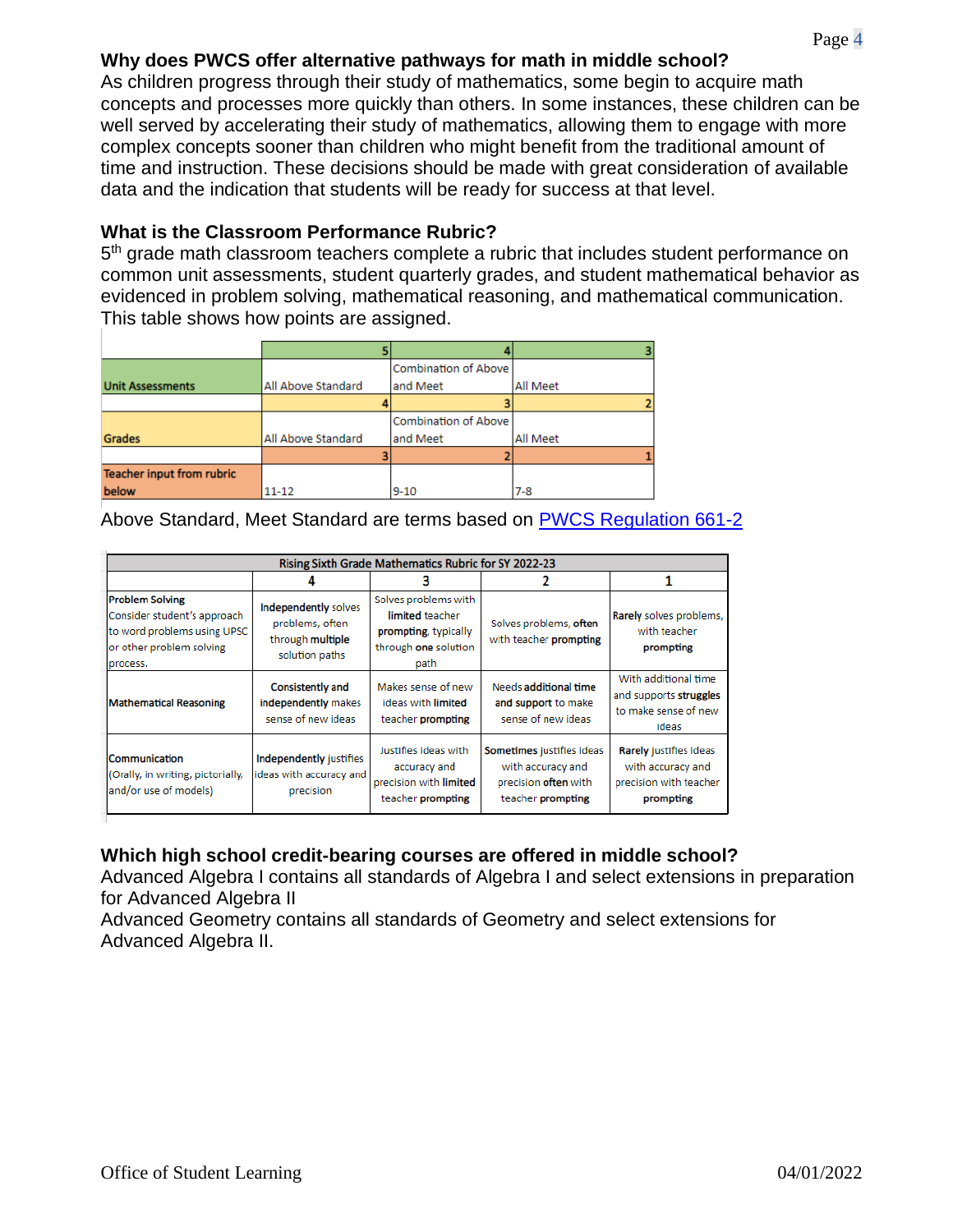Taking Advanced Algebra I in 8<sup>th</sup> grade opens doors to children interested in taking the most advanced high school math courses available in Prince William County Public Schools (PWCS). With one math credit in middle school and another four years of math, a child may complete AP Calculus or AP Statistics and earn college credit.

Taking Advanced Algebra in  $8<sup>th</sup>$  grade or  $7<sup>th</sup>$  grade positions a child to satisfy the criteria for applying to Thomas Jefferson High School for Science and Technology, a magnet program offered in Fairfax County open to children from Prince William County. It also positions the child to meet the criteria of completing Advanced Algebra II by the end of  $10<sup>th</sup>$  grade.

Children may further accelerate in math by taking Advanced Geometry through Virtual High School during the summer after completion of Algebra I in 8<sup>th</sup> grade. Some high schools offer Geometry and Algebra II concurrently to children who demonstrate a strong understanding of Algebra I. Contact your child's base high school to see if this is offered.

|                               |                             | $\overline{9}$ <sup>th</sup> grade                  | $10th$ grade                                        | $11th$ grade                         | $12th$ grade                         |
|-------------------------------|-----------------------------|-----------------------------------------------------|-----------------------------------------------------|--------------------------------------|--------------------------------------|
| Accelerated<br><b>Pathway</b> | <b>AP</b><br><b>Schools</b> | Advanced<br>Geometry                                | Advanced<br>Algebra II                              | Precalculus                          | <b>AP Calculus</b>                   |
|                               | <b>IB Schools</b>           | Advanced<br>Middle Years<br>Programme<br>Geometry   | Advanced<br>Middle Years<br>Programme<br>Algebra II | IB Math: Analysis &<br>Approaches I  | IB Math: Analysis &<br>Approaches II |
|                               | Cambridge<br><b>Schools</b> | <b>IGCSE</b><br>Geometry                            | <b>IGCSE</b><br>Advanced<br>Algebra II              | <b>AICE Mathematics</b>              | <b>AICE Mathematics</b><br>Ш         |
| <b>Promoted</b><br>Pathway    | AP<br><b>Schools</b>        | Advanced<br>Algebra II                              | Precalculus                                         | AP Calculus                          | Multivariable<br>Calculus            |
|                               | <b>IB Schools</b>           | Advanced<br>Middle Years<br>Programme<br>Algebra II | IB Math:<br>Analysis &<br>Approaches I              | IB Math: Analysis &<br>Approaches II | AP Calculus BC                       |
|                               | Cambridge<br><b>Schools</b> | <b>IGCSE</b><br>Advanced<br>Algebra II              | <b>AICE</b><br>Mathematics I                        | <b>AICE Mathematics</b><br>Ш         | AP Calculus BC                       |

\*Note: After successful completion of Algebra II, students have the following options of courses in addition to those listed above:

- Trigonometry
- Statistics (General or AP)
- Discrete Math

#### **Which PWCS schools support this acceleration for children who show the need to accelerate in math?**

All middle schools offer Math 6 Extended, Math 7 Extended, and Advanced Algebra I to selected children.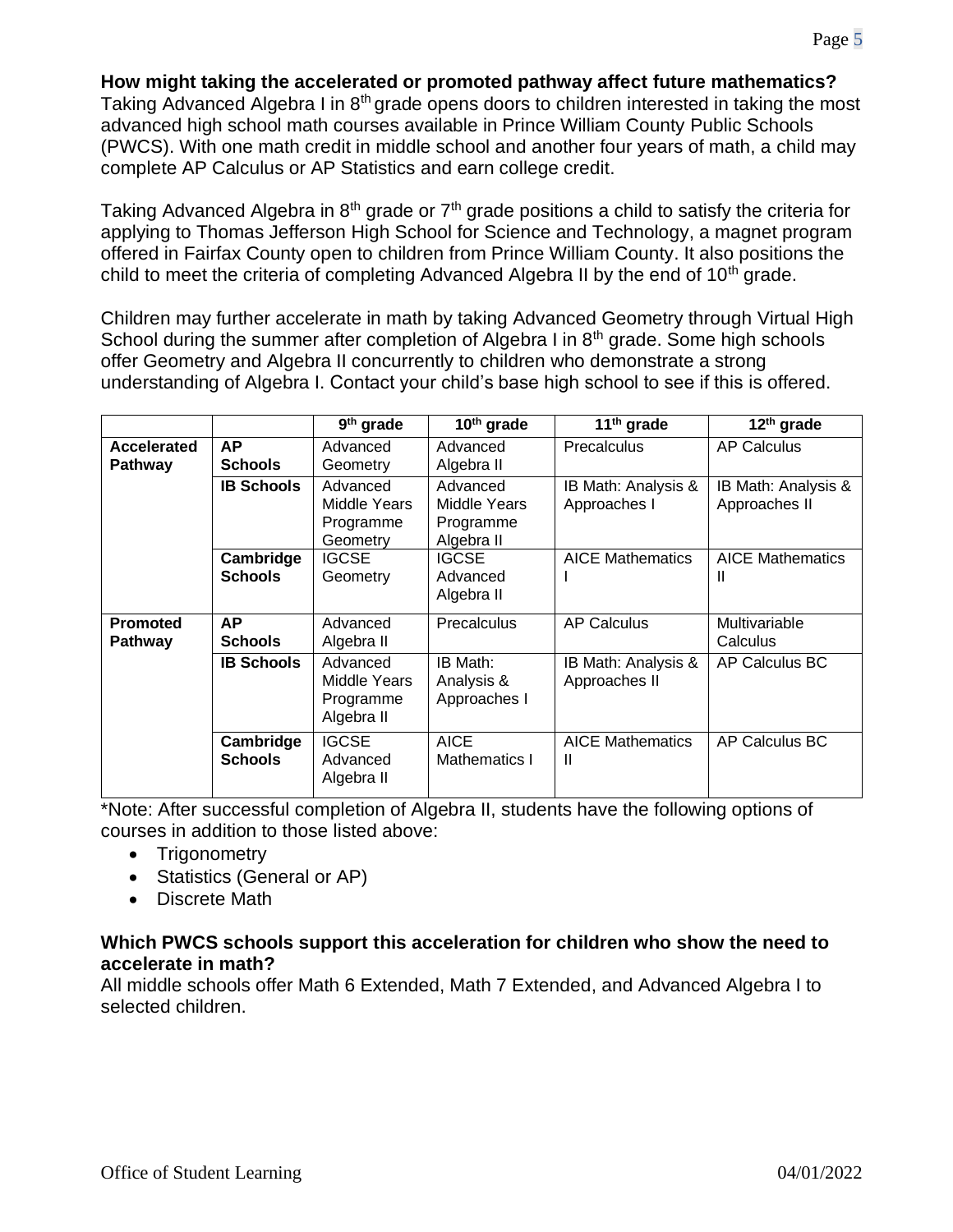# **I have heard that some children complete Geometry in 8th grade. How do they do that?**

We have a small group of children in Prince William County who are gifted in the area of mathematics to a degree that merits extraordinary levels of advanced mathematics. In these special situations, children may be able to complete Advanced Geometry by the end of grade 8. The decision to go this route requires additional careful study on the part of parents, children, and staff, because doing so means children do not receive formal instruction on a significant amount of the middle school curriculum.

#### **Do children have to complete Geometry in Grade 8 to get into Thomas Jefferson High School?**

No. There is a common misconception in the community that children interested in applying to Thomas Jefferson High School for Science and Technology must complete Geometry before entering the 9<sup>th</sup> grade. Many children who apply to Thomas Jefferson are currently enrolled in Geometry. Parents with questions about the requirements for [admission](https://www.fcps.edu/tjadmissions) to Thomas Jefferson High School should visit the [Fairfax County Public Schools](https://www.fcps.edu/tjadmissions) website for more information.

#### **Do children have to complete Geometry in Grade 8 to get into the Governor's School @ Innovation Park (GS@IP)?**

At a minimum children need to complete Advanced Geometry by the end of  $9<sup>th</sup>$  grade and Advanced Algebra II by the end of  $10<sup>th</sup>$  grade. To access some of the higher-level courses offered at GS@IP, children may further accelerate by taking Geometry through the Virtual High School during the summer before the 9th grade. It is still important that your child be placed appropriately in 6<sup>th</sup> grade so that he/she may master the content and be ready for the challenges of GS@IP.

#### **What are possible outcomes of taking accelerated or advanced classes?**

Taking the "extended" middle school math sequence with Advanced Algebra I in  $8<sup>th</sup>$  grade

- allows a child to earn a high school Algebra I credit in Grade 8,
- puts a child on a path to complete a calculus course by  $12<sup>th</sup>$  grade,
- satisfies a requirement for an 8<sup>th</sup> grader to apply to Thomas Jefferson High School for Science and Technology, and
- places a child on the path to be prepared for GS@IP and may further accelerate by taking Geometry through the Virtual High School during the summer.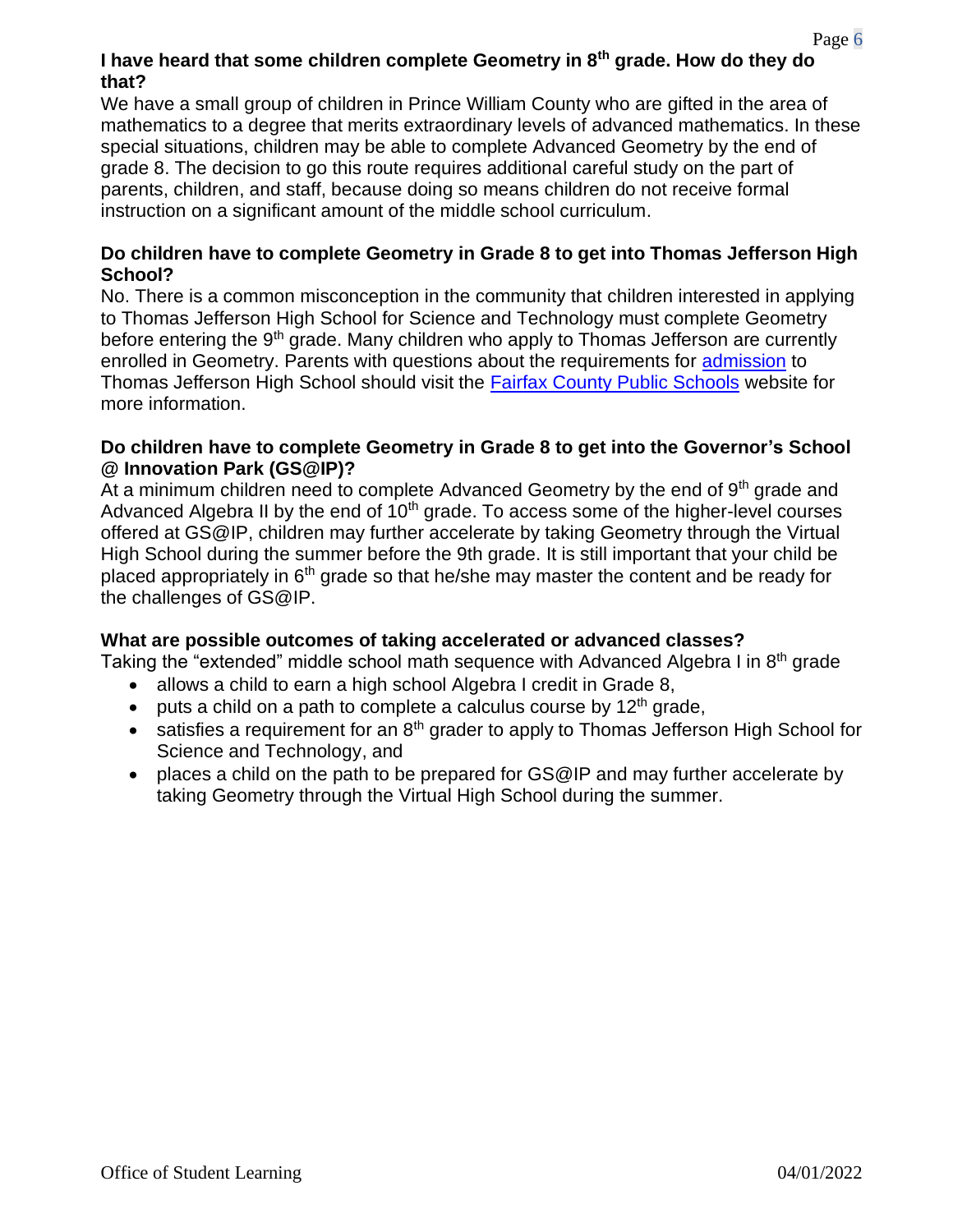#### **Based on the outcomes above, why would I consider placing my child in the traditional Grade 6 Math?**

- Selecting a course that challenges your child but does not lead to high levels of frustration will promote confidence, engagement in mathematics, and a continued interest.
- If your child is still developing the foundational concepts, there is a benefit from more time to build a deeper understanding of mathematics and avoid developing gaps that would hinder their progress in advanced math classes.
- With a strong foundation, your child will be able to access advanced math courses in high school such as pre-calculus courses and Advanced Placement Statistics. With non-traditional opportunities such as Virtual High School, your child could further accelerate by taking Geometry as a rising  $9<sup>th</sup>$  grader placing them on the path to completing calculus by graduation.

# **What information is used to determine a child's placement in mathematics?**

The decision to place a child into an advanced math course sequence should be based on multiple sources of information. Interest in mathematics by the child and parental requests are important considerations that indicate motivation and available encouragement and support to the child taking on the challenge of more rigorous work. Grades in mathematics class and on common unit assessments as well as teacher recommendations also contribute important information about abilities and past achievement, as well as work habits. SOL test results offer insight into a child's performance against standards for which they have received instruction, but it is important to remember that SOL test scores only reflect how a child did relative to completed course work. SOL tests are not designed to provide predictive value of future performance. Nevertheless, it is an additional measure to include in the decision-making process. The Iowa Algebra Aptitude Test (IAAT) is a standardized measure of potential to learn Algebra. It should be given substantial weight in the decision-making process.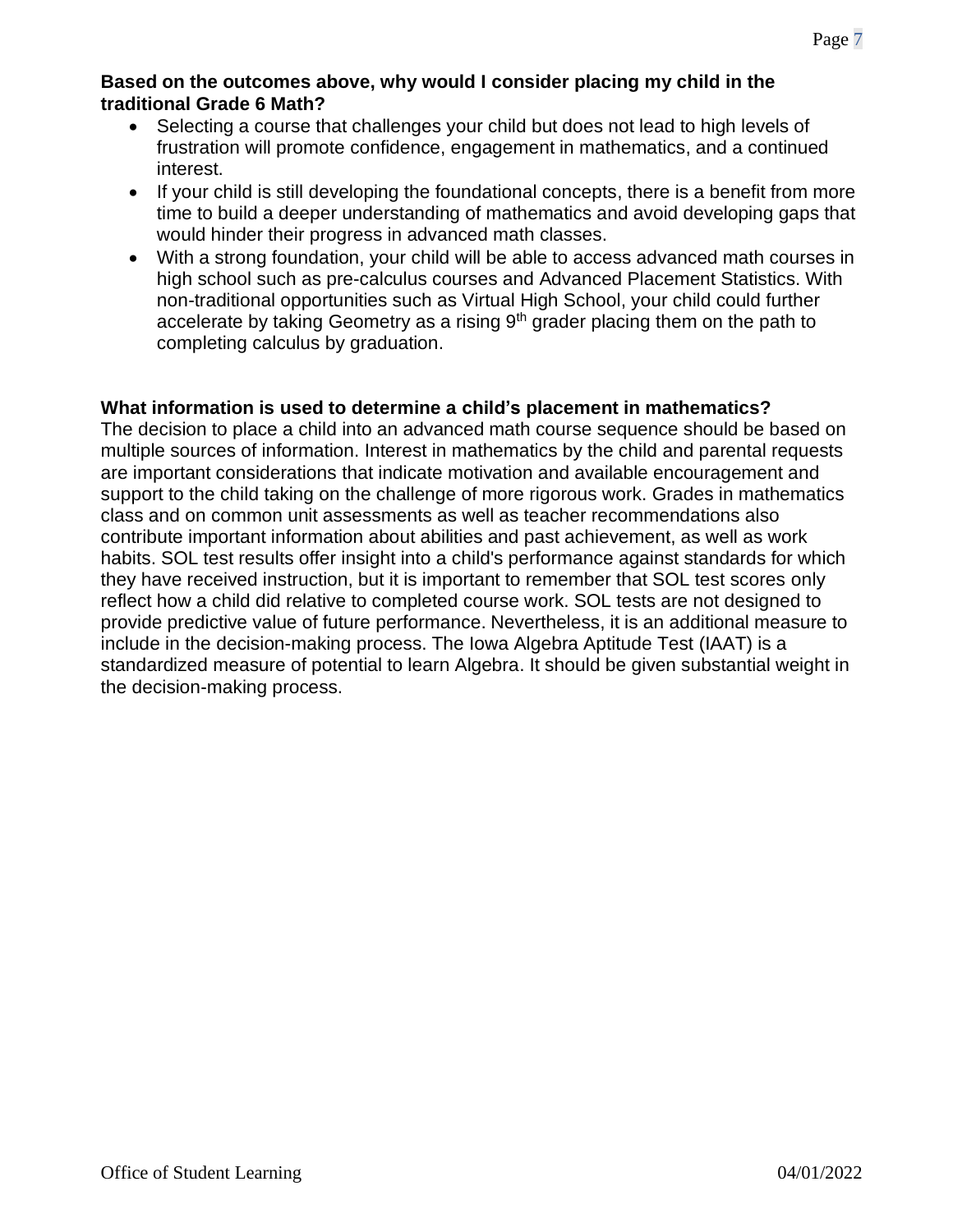# **When might my child take the Iowa Algebra Aptitude Test (IAAT)?**

The Iowa Algebra Aptitude Test  $5<sup>th</sup>$  Edition (60 items) will be administered:

• In June to fifth grade children who scored 500 or above on the Grade 5 Math SOL Test. The test will be administered at their elementary school during the school day.

### **How can I continuously monitor the appropriateness of my child's placement?**

Children must maintain a "C" average or above in order to be considered for placement in the next sequential advanced course. If a child has a "C" at the end of the Grade 6 Extended Math and a borderline SOL test score, it is recommended the parent discuss with the child and the teacher options for  $7<sup>th</sup>$  grade. The child may either enroll in Grade 7 Math or Grade 7 Extended Math. If a child has a "D" or "F" at the end of the first quarter or semester, the child should be moved to the appropriate grade level course at that time. Parents and children should be made aware of this policy before placement into the course.

A child who demonstrates exceptional mathematics understanding, but was not initially placed in an advanced course, would be identified by the teacher and moved to the appropriate extended course during the school year. Any child completing Math 6 and moved into Math 7 Extended as a seventh-grade child needs a specific plan for accommodations to ensure the seventh-grade curriculum is covered in its entirety. Children should not be moved from Math 7 or Math 6 Extended directly to Algebra I because doing so would mean that they miss all  $8<sup>th</sup>$  grade standards.

When children move into PWCS, determination for placement is made by each school, based on previous assessment scores, grades, classes taken, and the school's assessment of the mastery level of our objectives.